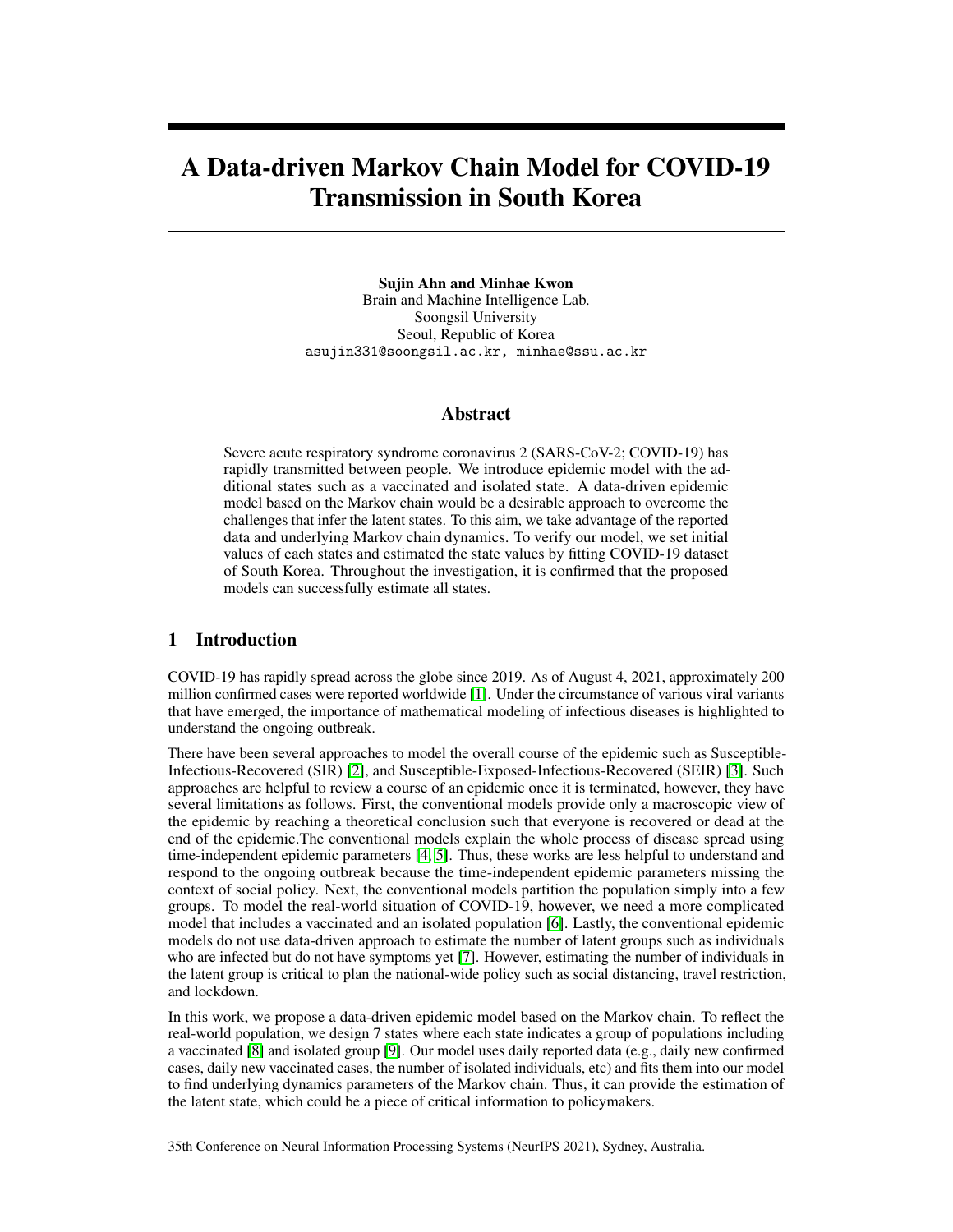

<span id="page-1-0"></span>Figure 1: The state transition diagram of the proposed model

## 2 Proposed model

In this section, we introduce the Markov chain based transmission model to explain COVID-19 transmission. We consider a discrete-time Markov chain for grouping population and explain transitions between them. The considered state transition diagram is provided in Figure [1.](#page-1-0)

#### 2.1 States

The proposed model includes 7 states; susceptible, exposed, infectious, recovered, vaccinated, hospitalized, and death. The population is partitioned into non-overlapping states so that an individual must belong to a state at a time.

- Susceptible S: Individuals who have the possibility of being infected. They have never gotten infected or vaccinated.
- Vaccinated V: Individuals who are vaccinated at least one dose.
- Exposed E: Individuals who are infected but not capable of transmitting the infection to another person.
- Infectious I: Individuals who are infected and capable of transmitting the infection to another person. They are not isolated from the susceptible group.
- Hospitalized H: Individuals who are confirmed the disease and isolated.
- Recovered R: Individuals who have immunity. They are recovered from the infection or have achieved immunity from the vaccine.
- Death D: Individuals who passed away because of the infection.

Suppose  $S(t)$ ,  $V(t)$ ,  $E(t)$ ,  $I(t)$ ,  $H(t)$ ,  $R(t)$  and  $D(t)$  be state values, meaning the number of people that belongs to the state at time t and  $N = S(t) + V(t) + E(t) + I(t) + H(t) + D(t)$  be total population. The total population  $N$  is assumed to be the close number which is the same over time as births and natural deaths are balanced.

#### 2.2 State transition probabilities

The proposed Markov chain model satisfies the Markov property which means that the probability of moving to the next state depends only on the present state and not on the previous states [\[10\]](#page-4-9). The underlying dynamics of Markov chain can be described by the state transition probabilities. Let  $J, J' \in \{S, V, E, I, H, R, D\}$  be states and  $p_{JJ'}(t)$  be the state transition probability from the state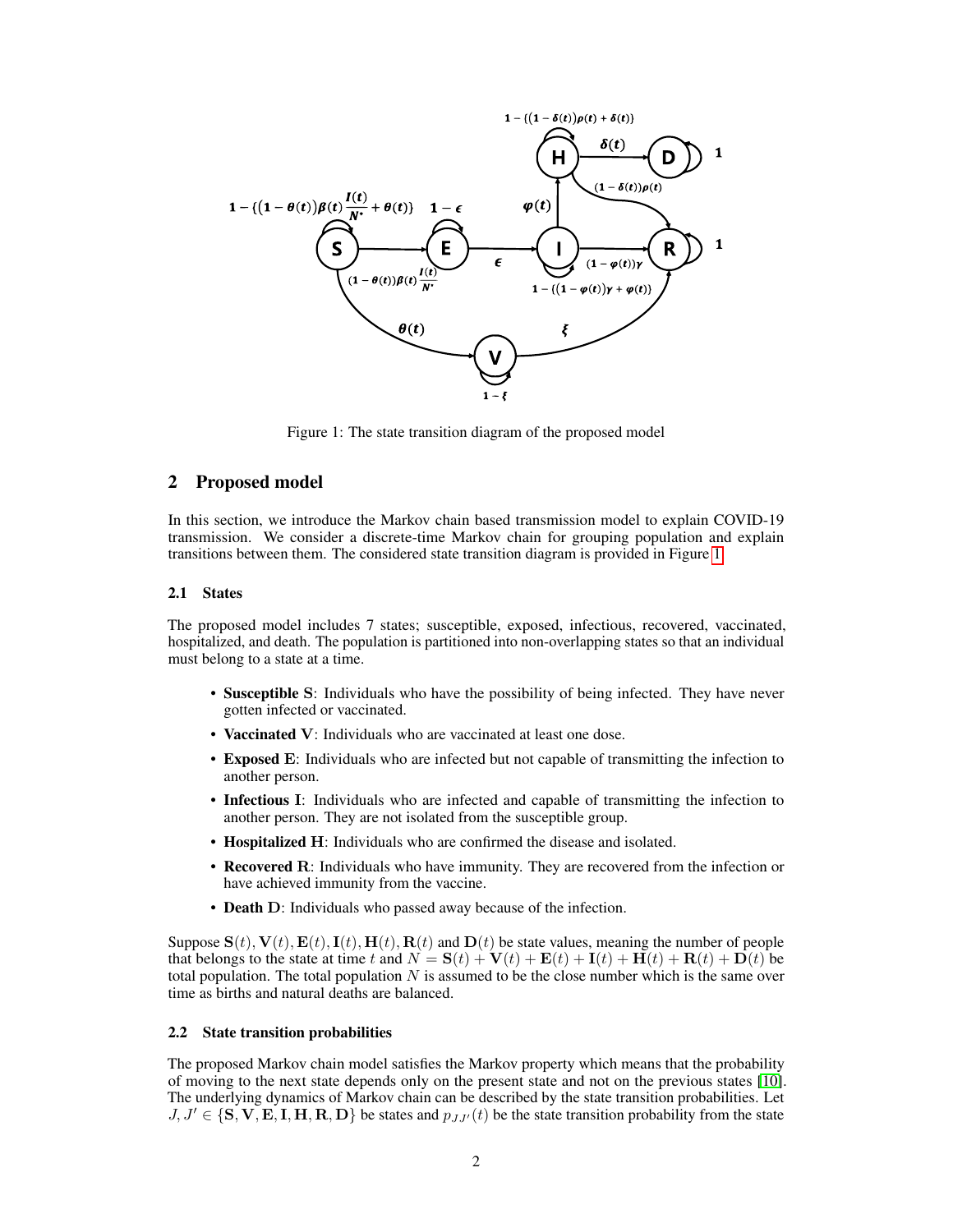J at time t to the state  $J'$  at time  $t + 1$ . We allow the state transition probability to be time-varying. If  $J' = J$ ,  $p_{JJ}(t)$  denotes the probability of remaining in the state  $J$  at time  $t$  and time  $t + 1$ .

Suppose  $X_{JJ'}(t) \sim \mathcal{B}(J(t), p_{JJ'}(t))$  be a random variable at time t that follows the Binomial distribution, i.e.,

$$
\Pr\left(X_{JJ'}(t) = x; J(t), p_{JJ'}(t)\right) = \frac{J(t)!}{x!(J(t) - x)!} p_{JJ'}(t)^x \left(1 - p_{JJ'}(t)\right)^{J(t) - x} \tag{1}
$$

which means the number of people who moves from  $J$  to  $J'$ . Thus, the expected number of people is  $\mathbb{E}(X_{JJ'}(t)) = J(t)p_{JJ'}(t)$ . Figure [1](#page-1-0) shows a digraph that describes all possible state transitions. All unmarked edges are forbidden transitions, i.e.,  $p_{JJ'}(t) = 0$ .

In Figure [1,](#page-1-0) the state S has two outflows. The one goes to V with  $p_{SV}(t) = \theta(t)$ , where  $\theta(t)$ denotes the daily vaccination ratio of the first dose. The second outflow goes to E with  $p_{\text{SE}}(t)$  =  $(1 - \theta(t)) \beta(t) \frac{\mathbf{I}(t)}{N^*}$ , where  $\beta(t)$  denotes the transmission rate at time t and  $N^* = N - \mathbf{H}(t) - \mathbf{D}(t)$ denotes the number of individuals who are not isolated or dead. The remaining ratio of the susceptible at time t is denoted as  $1 - \theta(t)$ , and  $\beta(t) \frac{\mathbf{I}(t)}{N^*}$  is the likelihood of the disease being transmitted to the susceptible. Thus,  $p_{\text{SE}}(t)$  indicates the probability of being infected from susceptible state. The state E has a single outflow heading to I, meaning an exposed individual is now capable of transmitting the infection. The state transition occurs with the probability of  $p_{\text{EI}}(t) = \epsilon$ , where  $\epsilon$  denotes the inverse of the latent period. The state I has two outflows. The one goes to H, with  $p_{\text{IH}}(t) = \varphi(t)$ , where  $\varphi(t)$ denotes the daily detected case ratio at time t. The second one goes to **R** with  $p_{\text{IR}}(t) = (1 - \varphi(t))\gamma$ , which means the undetected infectious individuals are immune. Here,  $1 - \varphi(t)$  indicates the portion of individuals who are infected but undetected, and  $\gamma$  indicates the recovery rate. The state H has two outflows. The first outflow is the population that goes to state D with  $p_{\text{HD}}(t) = \delta(t)$ , where  $\delta(t)$  denotes the fatality rate at time t. The second outflow is the population that goes to **R** with the probability of  $p_{\text{HR}}(t) = \rho(t)(1 - \delta(t))$ , where  $\rho(t)$  denotes the recovery rate for hospitalized individuals at time t and  $1 - \delta(t)$  indicates the portion of individuals who managed to survive. The state V goes to R with  $p_{\text{VR}}(t) = \xi$ , where  $\xi$  denotes the inverse of mean duration of immunity build after getting the first dose. We assumed that  $\xi$  is the  $\frac{1}{49}$  [\[11\]](#page-4-10) and  $\epsilon, \gamma$  is the  $\frac{1}{2}$ ,  $\frac{1}{9}$ , respectively [\[12\]](#page-4-11). The states R and D are absorbing states such that there is no outflow. Based on the model, we will estimate each state values in the next section.

## 3 Results

In this section, we aim to estimate state values by using the proposed model. The challenging points are how to estimate the latent state values such as  $S(t)$ ,  $E(t)$ ,  $I(t)$  and  $R(t)$ and how to set the initial state values.

To combat the challenges, first of all, we take advantage of the known data and underlying Markov chain dynamics to estimate the latent states. The real data of  $X_{\text{SV}}, X_{\text{IH}}, X_{\text{HR}}, \text{H}(t)$ , and  $D(t)$  are known. Thus, we could get clues to estimate  $S(t)$  and  $I(t)$ since they are the origins of  $X_{S\mathbf{V}}$  and  $X_{\text{IH}}$ , respectively.

Next, we set the initial state values of E and I.  $E(t-1)$ , the initial value of E was estimated by tracing back the



<span id="page-2-0"></span>Figure 2: The state values over days. The solid lines are the known data, and the broken lines are the estimated values.

future population of infectious state since time  $t$ . This is because the population in the I state have stayed in previous state **E** before. We initialize  $\mathbf{E}(t-1) = \sum_{s=1}^{t} w(s) \mathbf{I}(t+s-1)$ , the sum of the population of infectious state from time t, weighted by  $w(s)$ . Here,  $w(s)$  denotes the infectivity profiles, the probability of individuals that capable of transmitting the infection to another person at a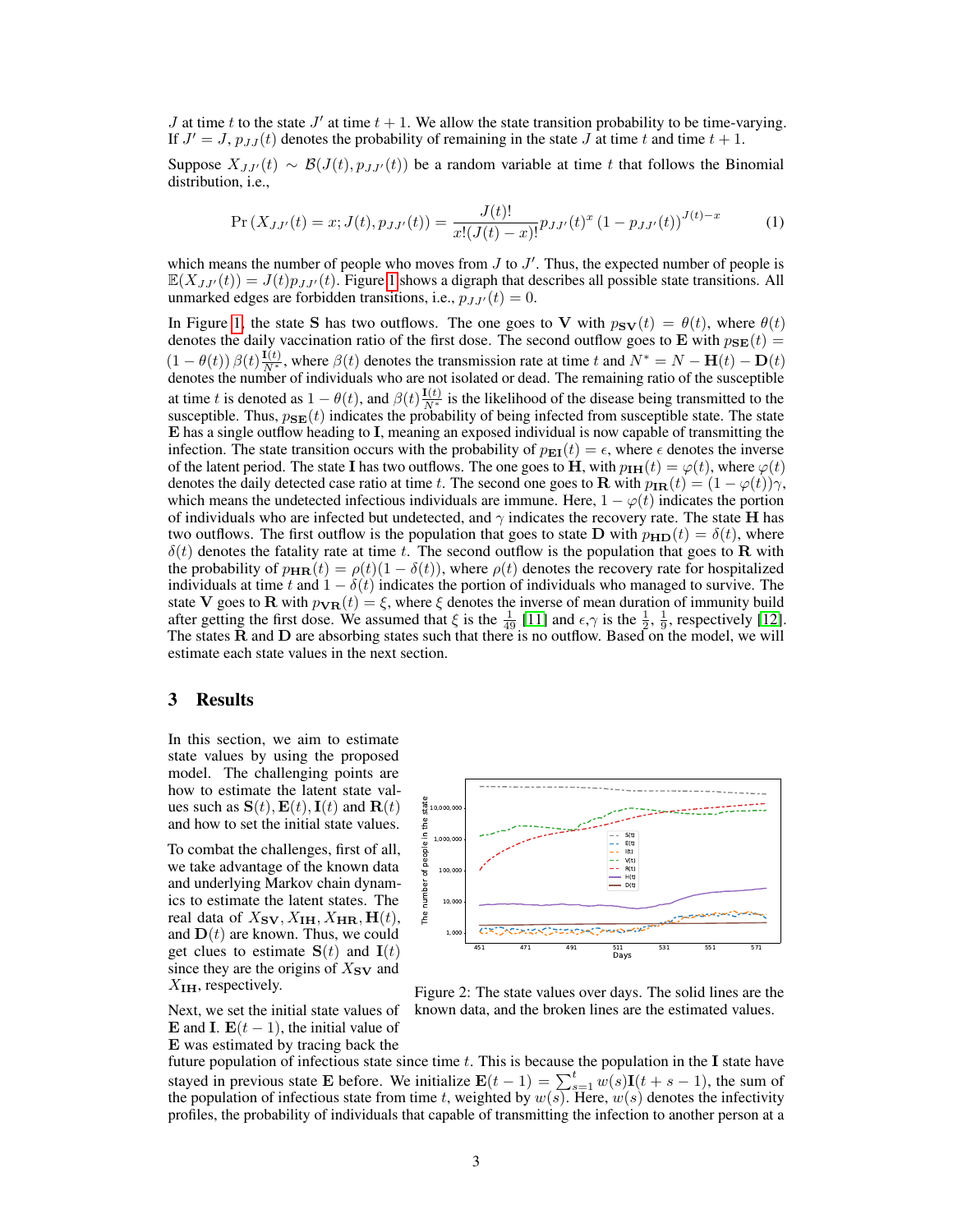

<span id="page-3-0"></span>Figure 3: The estimation of  $E(t)$  and  $I(t)$  over days.  $X_{I}H(t)$  is provided in solid line

day s relative to the onset of symptoms [\[13\]](#page-4-12). According to Pan American Health Organization,  $w(s)$ represented as  $\Gamma(s; \frac{\mu^2}{\sigma^2}, \frac{\mu}{\sigma^2})$  where  $\mu = 4.8$ ,  $\sigma = 2.3$  [\[14\]](#page-4-13).

The initial value of I was estimated by tracing back  $X_{\text{IH}}$ . This is because  $X_{\text{IH}}$  was originated from the population in the I state. We initialize  $I(t-1)$  as

$$
\mathbf{I}(t-1) = \alpha^{-1} X_{\mathbf{IH}}(t-1) + \sum_{s=2}^{t} (\alpha^{-1} - 1) X_{\mathbf{IH}}(t-s)(1-\gamma)^{s-1}
$$
(2)

 $I(t - 1)$  indicates the states of undetected infectious individuals that are still not recovered until time  $t-1$ . Here, weighted by  $\alpha$ , the assumed portion of detected case. Thus,  $\alpha^{-1} - 1$  enables tracking the undetected portions of  $I$  states. We can also infer the state values of  $E$  and  $I$  based on its initial value.

To confirm the proposed model, we estimate the state values using COVID-19 dataset of South Korea. In Figure [2,](#page-2-0) the estimation results are provided using data between April 15, 2021 and August 17, 2021. We count the days based on the beginning of the COVID-19 outbreak. The solid lines are the real data that are used for estimation, and the broken lines are the estimated results. We confirm that the proposed solution is able to estimate all states. It is easily observed that  $S(t)$  is decreasing and  **is increasing. This is because individuals in**  $**S**(t)$  **are moving toward**  $**R**(t)$  **and accumulated in , which is the absorbing state.** 

The microscopic views of  $I(t)$  and  $E(t)$  are provided in Figure [3.](#page-3-0) It is shown that changing shape of I(t) and E(t) are similar to that of  $X_{\text{IH}}$ . This is because  $X_{\text{IH}}$  is a portion of I(t) (i.e., detected individuals) so that similar changing shapes are expected unless the detection rate changes.

## 4 Discussions

In this paper, we proposed 7 states in our model corresponding to control measures in South Korea to capture more aspects of real-world transmission. Combining our epidemiological model with discrete-time Markov chain allows us not only effectively to fit discrete real-data, but also to estimate the number of individuals at any state based on underlying dynamics. Meanwhile, we introduced timevarying parameters in Markov chain dynamics such as  $\beta(t)$ ,  $\rho(t)$ ,  $\delta(t)$ ,  $\phi(t)$ ,  $\theta(t)$ , which could be real-time indicators. For future works, we will forecast the future values of time-varying parameters in Markov chain dynamics based on RNN[\[15\]](#page-4-14). The following values of time-varying parameters will be clues to infer the future values of the latent states.